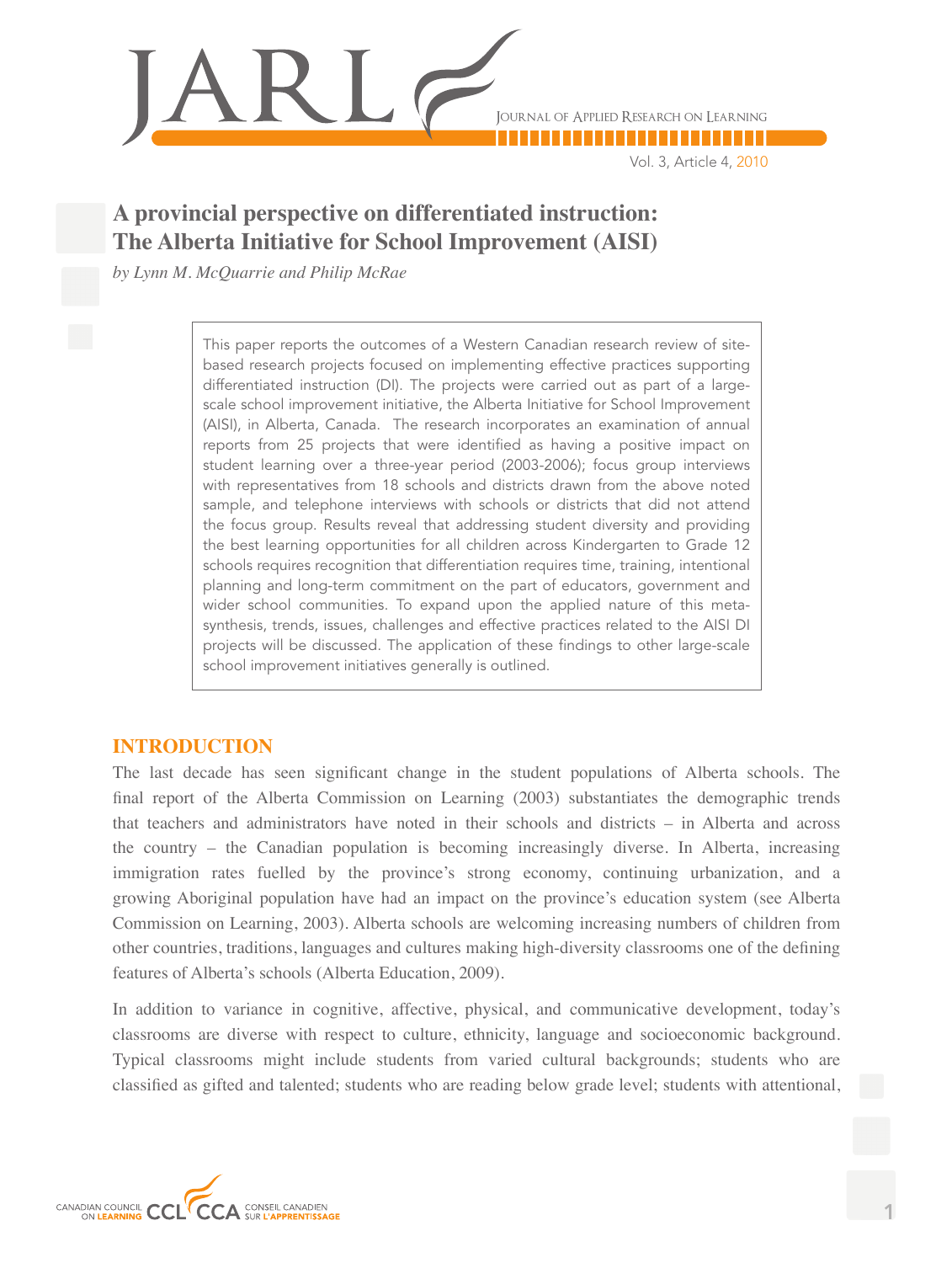behavioural and motivational problems; students with limited proficiency in the language of instruction; alongside students with severe disabilities and those with specific needs resulting from, for example, language and communication disabilities, limited vision, motor disabilities, and learning disabilities. Clearly, these demographic changes create new challenges and opportunities for today's educators faced with the responsibility of ensuring that each student reaches the highest level of achievement.

This paper outlines how one Canadian province responded to the challenge of learner diversity in the classroom through implementing Differentiated Instruction (DI) projects carried out as part of largescale school improvement initiative, the Alberta Initiative for School Improvement (AISI). Typically, AISI initiatives are innovations around educational practices piloted in schools and school districts with the aim of improving student learning in observable and measureable ways. This research review was exploratory in nature and conducted to provide information to inform Alberta Kindergarten to Grade 12 school jurisdictions and Alberta Education in their ongoing efforts to enhance and support differentiated instruction to improve student learning. In what follows, we will first briefly outline the background, scope and applied nature of AISI, then outline the study and analysis of a three-year cycle of provincial AISI projects developed under the theme of Differentiated Instruction (DI), and finally, explore the significance of the findings of this provincial research review to other large-scale school improvement initiatives more generally.

# **BACKGROUND AND SCOPE OF AISI**

AISI is a large-scale school improvement initiative developed through a collaborative partnership between the Alberta government and its educational partners. The partnership is steered by a provincial committee with representation that includes the Alberta School Councils' Association, the Alberta School Boards' Association, the Association of School Business Officials of Alberta, The Alberta Teachers' Association, the College of Alberta School Superintendents, Alberta Education, and the University Faculties of Education. The AISI partners state that the goal of AISI is to "improve student learning through initiatives that enhance student engagement and performance and reflect the unique needs and circumstances of each [Alberta] school authority" (Alberta Education, 2008).

Established in 1999, and implemented by Alberta school authorities in the 2000–2001 school year, AISI has provided funding for every school authority in the province to establish its own student learning initiatives and school improvement projects. In this way, AISI can be seen as a large group of site-based research projects all focused on improving learning. Divided into three-year cycles, AISI seeks to establish a community of trust, enthusiasm for locally initiated site-based research projects, and professional collaborations among the participating partners (AISI Background Information: http:// education.alberta.ca/admin/aisi/about.aspx).

The AISI funding is targeted, and is specifically provided to school authorities for compelling local initiatives that are focused on improving student learning. This funding is represented by a cumulative

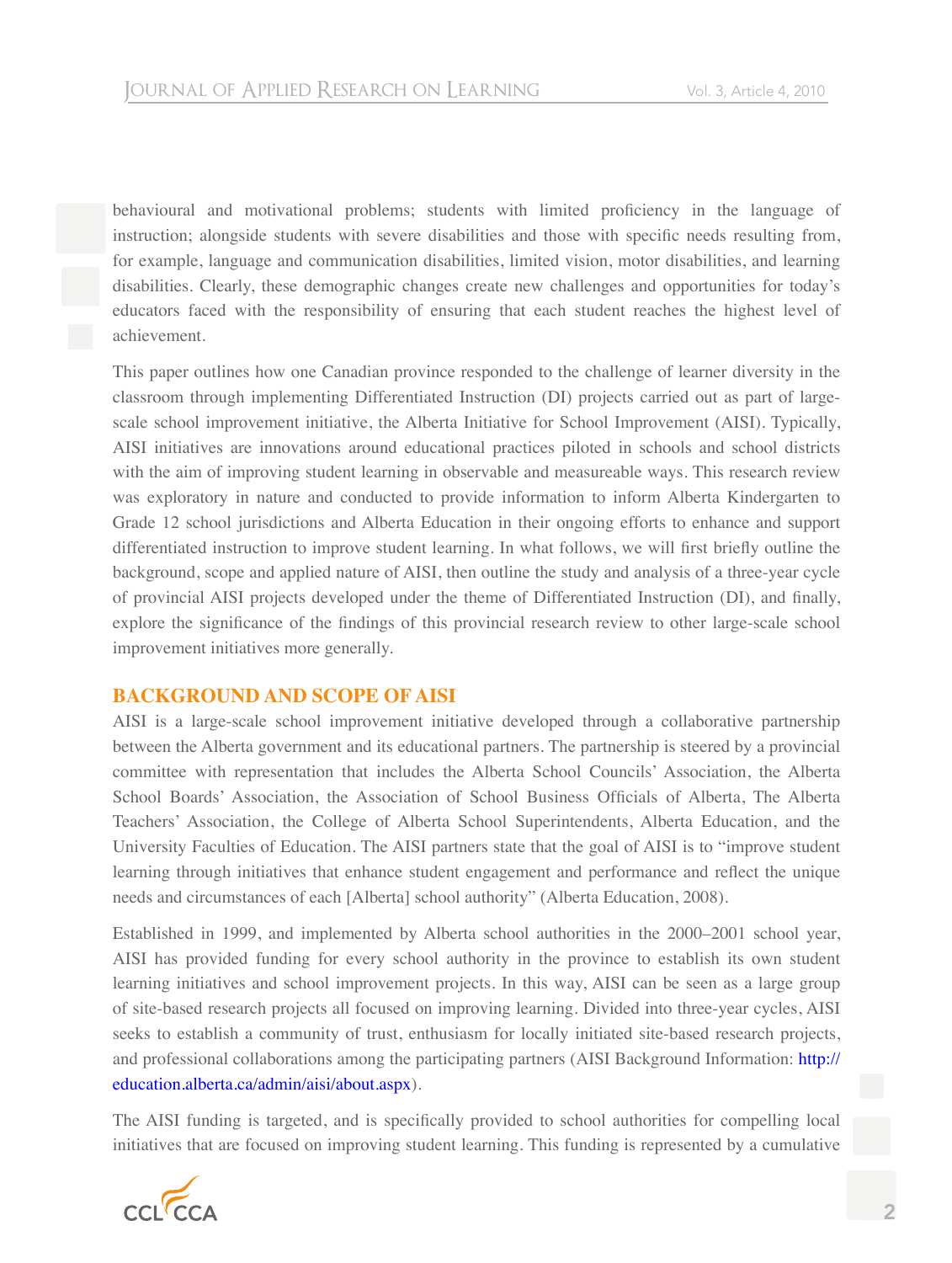investment of over \$600 million dollars between the years 2000-2009. In total, over 1,600 AISI projects have been enacted in the province of Alberta, and all provincially funded school authorities in Alberta have participated at some point in AISI within the past nine years. Over 800 AISI projects were developed and implemented during the first Cycle (2000-2003) and 460 projects were approved for the second Cycle of AISI, which began in September 2003. AISI Cycle 3 (2006-2009) comprised 380 approved projects. The significant reduction in projects over the three cycles is accounted for in a movement towards more jurisdictionally focused school improvement versus numerous small schoolbased projects within a jurisdiction. Cycle 2 (2003-2006) in particular, built on the enthusiasm and commitment from the first cycle of AISI (2000-2003) and expanded its sphere of influence to even greater numbers of Alberta teachers and students by moving towards a more jurisdictional focus. Cycle 2 also saw an attention by school authorities to refining outcome measures, more effectively documenting project impacts on student achievement, analyzing promising practices, and then disseminating the findings within the jurisdiction for educators not involved in the site-based research, and across the province via an annual conference.

With over nine years of implementation, AISI has had a profound effect on the culture of schools in Alberta, by bringing teachers together around compelling local educational needs, and then empowering these same school communities to use research (their own site-based research and an existing body of educational research) as a means to continually improve student engagement and learning (McRae, 2009). AISI Cycle 3 has been characterized by the collaborative inquiry of teachers, and has emphasized innovation and research with a concerted effort to extend "lessons learned" in the projects through a focus on data analysis, professional learning opportunities and the expansion of knowledge sharing and dissemination of the project findings.

In the remainder of this paper, we focus on the study and analysis of AISI site-based research projects carried out between the years 2003 -2006 (AISI Cycle 2) that had a primary focus on implementation of effective practices supporting differentiated instruction (DI). In these projects, and following current conceptualizations of DI in the literature (see for example Dodge, 2005; Drapeau, 2004; Hall, 2002; Heacox, 2002; Tomlinson & Allan, 2000) differentiated instruction was characterized as a way of thinking about and approaching the planning and implementation of curriculum and instruction that acknowledges that individual learners may have different levels of aptitude, achievement, interest, motivation, needs and ability (Tomlinson, 2001; Tomlinson & McTighe, 2006). Within the reviewed AISI projects, the realities of student variance was recognized and accommodated by offering multiple avenues and options for students to access curricular content, make sense of concepts and skills, and demonstrate learning. It is important to highlight that these AISI DI projects shared an underlying philosophical approach to student learning, rather than a prescribed set of pedagogical practices. As a result, effectiveness cannot be delimited solely to what happened in the classroom(s). Rather, these projects reflect a complex and varied blend of responsive teaching strategies, assessment practices and professional learning activities, as well as the supportive behaviours of administrators, parents and district offices. In keeping with this reality, this paper does not attempt to capture readily applicable

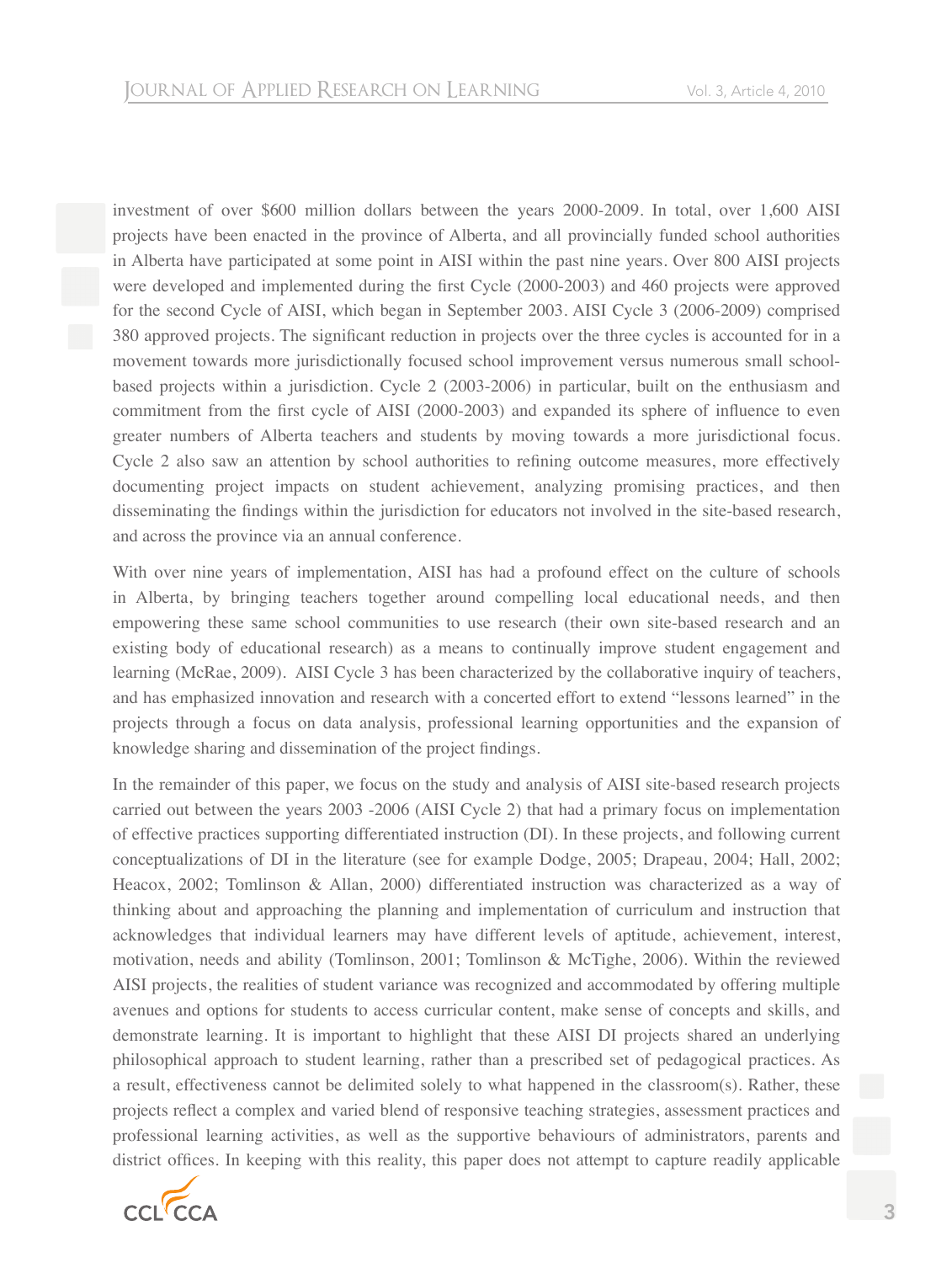pedagogies as "recipes", but instead attempts to document a range of practices, processes, strategies, systems, and networks of relationships that supported implementation.

# **METHODS**

The AISI initiative can be thought of as a set of quasi-experimental projects focused on improving student learning and measured by change over time on project target outcomes identified by each individual project. In essence, each AISI project is conducted as a one-group pre-test/post-test design or time-series design (Alberta Education, 2007).

This was an exploratory study and was not designed to be predictive by nature. Although data were triangulated and the findings of this report consistently validated, the research team recognizes the limitations, especially the diversity and variance of data gathering methods and measures represented by the AISI projects under review for this study. However, the authors also acknowledges that the sitebased research conducted by the 25 school authorities in the projects reviewed has also contributed to each authority's own contextualized understanding of school improvement and differentiated instruction. Through a reflective process of inquiry and research, each particular community of learners developed instructional strategies, educational practices, and a deeper knowledge of the environments within which they support student learning. The pragmatic ways by which the AISI projects reviewed could address issues and solve problems unique to their needs and circumstances has been captured by the research team, with the intent of supporting larger system-level knowledge mobilization.

The sample of projects for this review was selected by Alberta Education's School Improvement Branch (SIB). The SIB calculated effect sizes<sup>1,2</sup> to determine which AISI DI projects have had significant impacts on student learning. The sample provided by SIB included 25 projects that had statistically significant effect size (small, medium or large) on any of the following student learning measures: 1) project measures based on Provincial Achievement Tests (PAT) or Diploma Examination (Dip) results; and 2) project measures based on results of standardized tests or locally developed student achievement measures. For the purpose of this review, projects were combined to give a provincial picture. All data on student learning, both baseline and results, were converted to a common scale (e.g., standard score) that permits comparison of improvement, regardless of the type of measure school authorities used. Combining results across projects is a way of introducing both replication and differentiation in the design.

Detailed information about the research methodology, including project selection criteria and data analysis techniques employed on selected projects can be found in the AISI Improving Student Learning Summary Report for Cycle 2 (2003-2006) (Alberta Education, 2007).

#### **Data Sources**

Three sources of data were analyzed for this meta-synthesis of AISI Differentiated Instruction sitebased research projects: 1) annual reports from the 25 selected projects from Cycle 2 (2003-2006); 2)

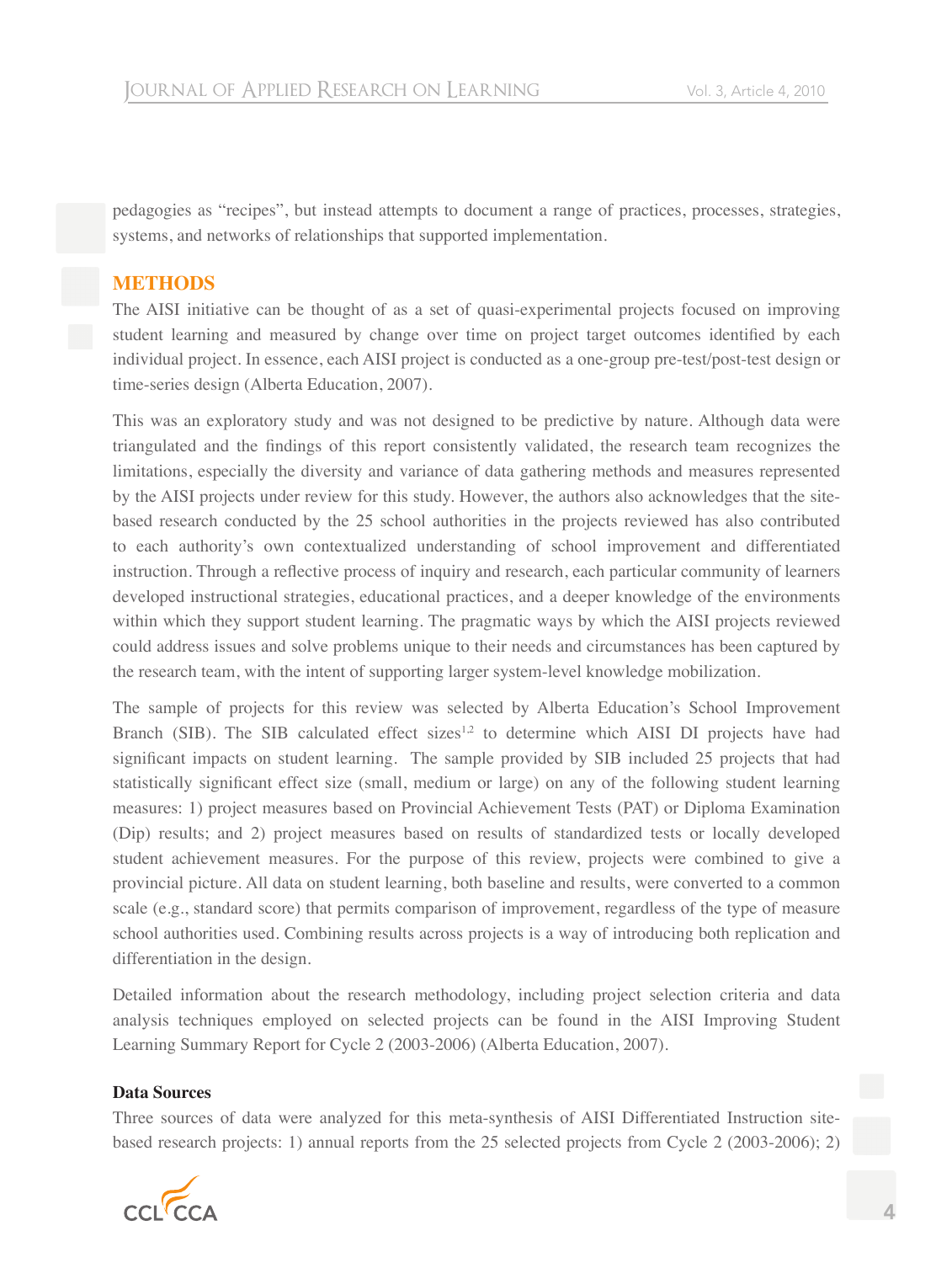findings from a day long focus group interview of representatives (e.g., principals, teachers, district level co-ordinators) from 18 schools or districts drawn from the above noted sample (including individual written responses to a series of open-ended questions) and 3) findings from telephone interviews with a sampling of schools or districts not attending the focus group. Throughout this article, "AISI project(s)" refers to one or more of these three data sources.

#### **Procedures**

As noted above, the 25 AISI projects reviewed for this study were selected by Alberta Education's School Improvement Branch (SIB) based on a statistical analysis of project effectiveness. A research team from the University of Alberta read and coded the written annual reports from the 25 selected projects. The document analysis was double blind, using two reviewers. In analyzing the content of the written reports, a process was enacted to identify, code, and categorize the primary patterns in the data (Patton, 1990). "The qualitative analyst's effort at uncovering patterns, themes, and categories is a creative process that requires making carefully considered judgments about what is really significant and meaningful in the data" (Patton, 1990, p. 406). The categories created as the reviewers clustered the data became the basis for the organization and conceptualization of this data. Document analysis of the written reports was used to select sub-samples for a focus group and telephone interviews. Reviewers selected 18 projects for participation in the focus group. Criteria for this purposive sampling included: unique practices or insights shared in the written report, unique settings or contexts (for example, a charter school or a school with a large Aboriginal population), and/or reports that were strongly representative of the general themes identified in the document review and analysis. Focus group and interview questions were refined based on the emerging themes and issues. Focus group participants received written invitations to participate, consisting of a detailed information letter and consent form. The purpose of the research review was clearly outlined, along with research participant activities, dissemination plans, and participant rights. The focus group was conducted by the University of Alberta research team (two principal investigators and one research assistant). The focus group was approximately five hours in length. It was audio-recorded and transcribed. In addition, the reviewers conducted telephone interviews with a sample of remaining projects from the study. Interviews used similar questions to those used in the focus group, and were approximately 60 minutes in duration. A research assistant independently reviewed, coded, and thematized transcripts and notes taken from the focus group and interviews. These findings were triangulated with data drawn from the annual written reports.

#### **RESULTS**

This study reviewed 25 AISI projects that had a positive impact on student learning and sought to transform the challenges posed by increasing learner diversity in the classroom into opportunities for growth for all learners through utilizing DI practices.

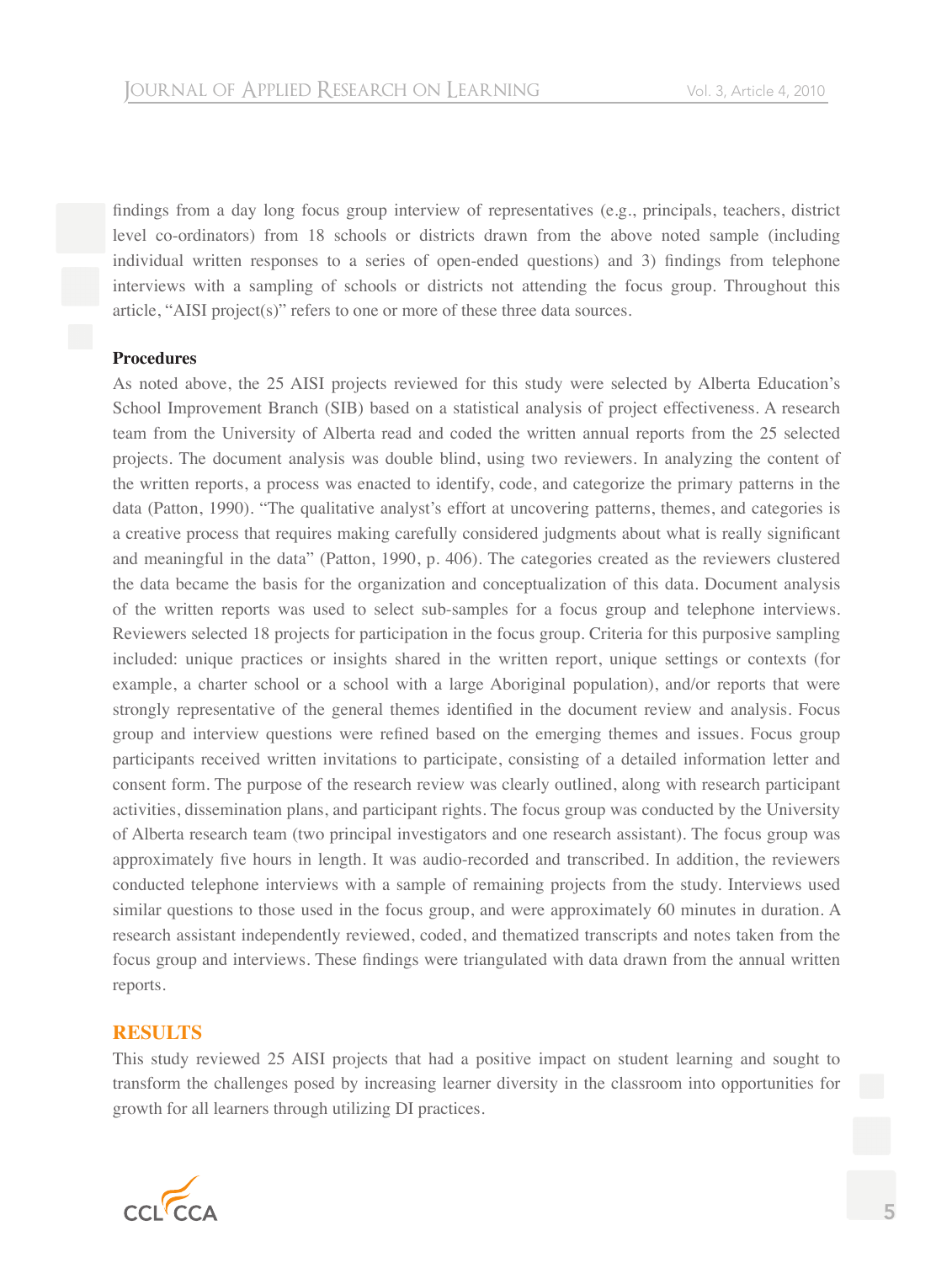# **Scope and Foci of Projects**

The AISI projects reviewed had worked through a three-year action research cycle that involved over 70,000 students in a variety of settings and contexts (e.g., rural, urban, large and small school districts) and across various grade levels (divisions). Figure 1 below illustrates the divisions targeted by the 25 projects.





The AISI projects reviewed used a variety of curriculum and instructional strategies (e.g. flexible grouping, tiered assignments, learning style profiles—see Appendix A) to respond to student diversity and differences in learning needs. Within all AISI projects reviewed, differentiation of curriculum and instruction was a data informed process that was guided by teacher assessment of students' readiness, interest, and learning profile. The majority  $(64%)$  of projects reviewed focused differentiation efforts around all students in inclusive classroom environments. The remaining projects targeted differentiated instruction and learning initiatives for specific groups of learners, including special education students, English language learners, highly able/gifted learners, and students considered at risk for leaving school before completion and disengaged learners. As noted, each of the 25 school authorities in the projects reviewed developed instructional strategies and educational practices based on their contextualized understanding of the environments within which they support student learning. The research findings that follow provide insight into the wide range of opinions held by study participants, not a population at large. The 25 projects studied focus on the successful impacts on student learning. Source data were not reviewed for AISI projects that were deemed to have been unsuccessful. While the findings should be helpful for setting general directions or goals, they may not be applicable in other contexts.

# **Key Findings**

A number of themes, strategies, and challenges were identified through analysis of the reviewed project reports, and further elaborated upon in the day-long focus group and through telephone interviews. For the purposes of this paper, the patterns emerging from this review have been grouped into two broad categories:

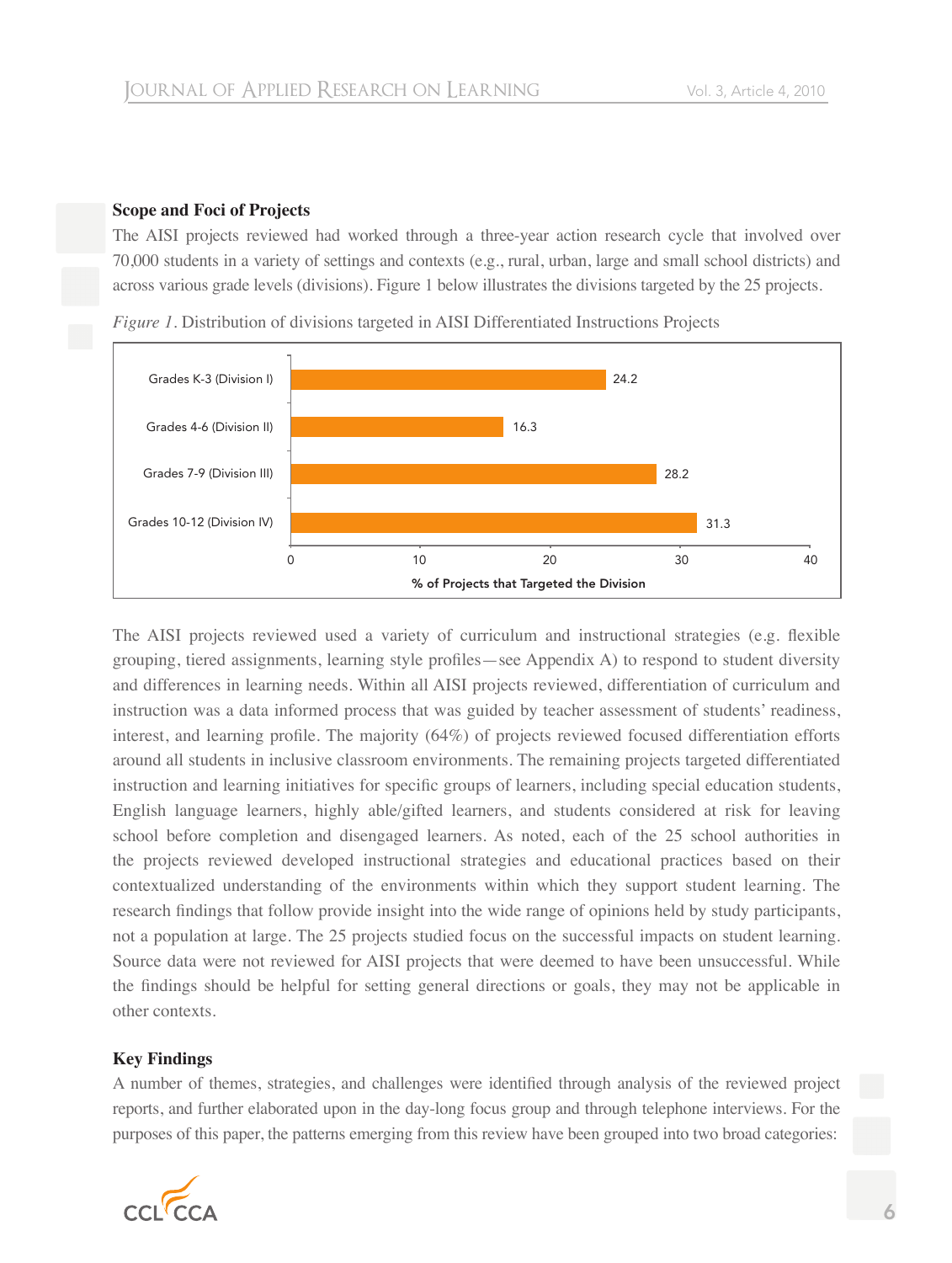- 1. **Effective pedagogies and learning supports**: These themes pertain specifically to instructional practices that had a direct impact on students' learning experiences in the AISI projects under review.
- 2. **Effective project supports**: These themes pertain to the infrastructures and professional learning practices at the site and district level that were required for pedagogical approaches and learning supports to be implemented effectively.

Quotations included in this article under the sections entitled "In their own words…" have been drawn directly from the reviewed AISI project reports, focus group and telephone interviews. Quotations have been put forth in a verbatim fashion. The key findings below are not ranked in any particular order.

### 1. **Effective pedagogies and learning supports**

*Theme 1.1. Effective differentiation begins with and is shaped by ongoing assessment for learning activities*. Assessment was used as a teaching tool that drives and extends instruction and helps teachers target their efforts to differentiate learning activities as effectively as possible. In many projects, efforts to differentiate learning were inseparable from the practices of assessment for learning. Effective differentiation entailed knowing students' progress as it unfolded and monitoring learning in unique ways, based on where students began differentiating their learning.

#### **In their own words...**

"Teachers have become more skilled at evaluating student work for continued student learning and success…evaluation has become part of the planning process and…teachers are more aware of what they are assessing and why".

*Theme 1.2. Differentiated instruction enhances student self-confidence and engagement*. When learning activities recognized and accommodated individual strengths, challenges, interests and readiness levels, more students had the opportunity to learn and to feel successful as learners. Students' self-confidence increased when they were given meaningful opportunities to use and demonstrate their competencies, gifts and talents. Provision of choices to access required content and provision of varied response options to express required learning appeared to improve students' sense of responsibility for their learning, particularly at the junior high level.

#### **In their own words...**

"Students are engaged in a wide variety of activities, are provided with choice, are working in different group configurations and are enjoying learning. As testament to this are the student survey results—92% satisfaction up from 65% in the initial year. Students met with greater success in their learning due to greater relevance and meaningfulness. Differentiated instruction made a difference by not only increasing achievement levels among students, but by recognizing and celebrating these achievements".

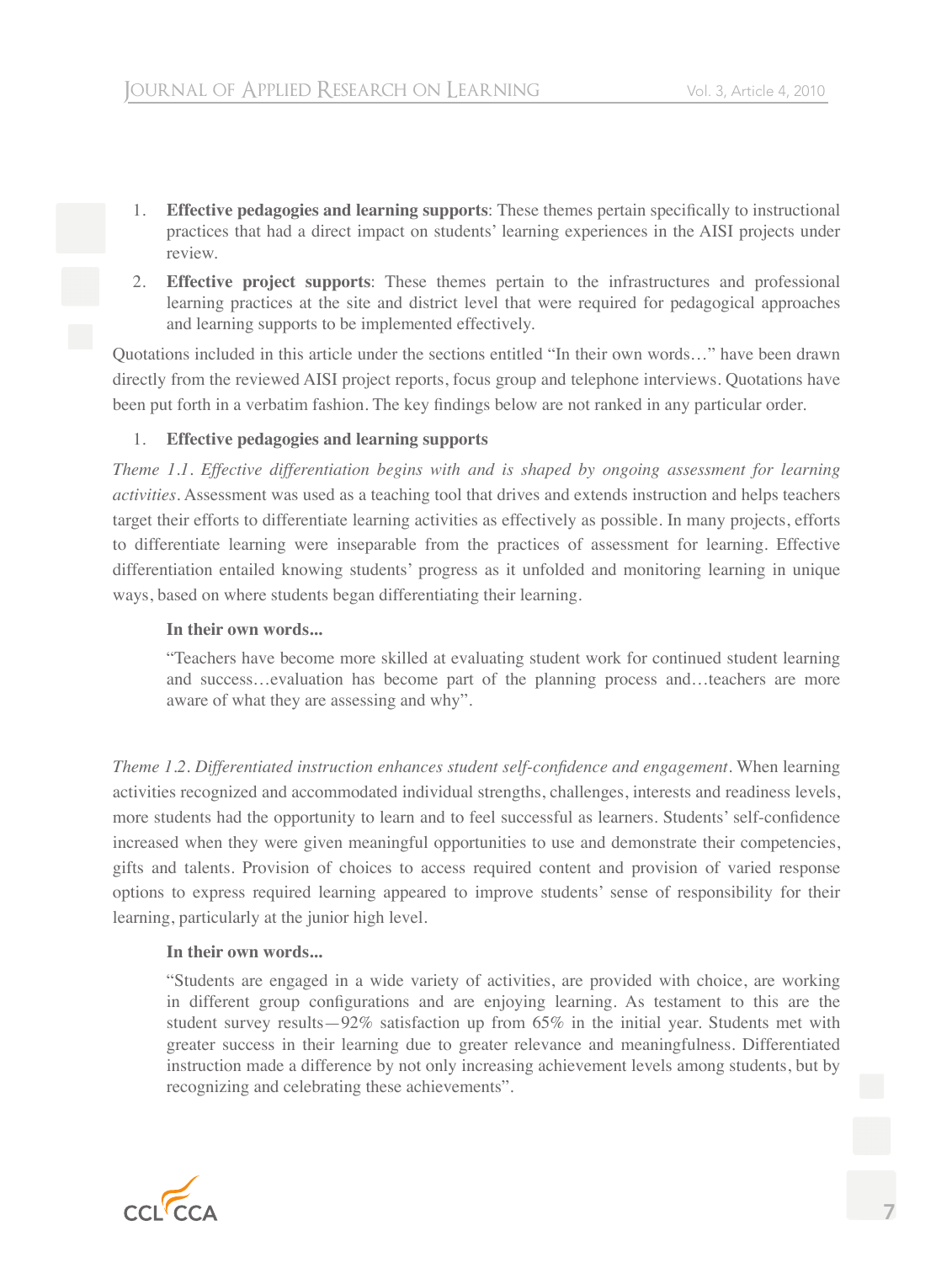*Theme 1.3. Differentiated instruction helps students become more self-directed and metacognitive as learners*. Differentiated instruction helped students learn about themselves as learners. Frequent and ongoing monitoring of student readiness, interests, and instructional needs helped students and teachers dialogue about the learning processes. When students and teachers collaborated around learning and students were provided opportunities to self assess and set personal learning goals, they felt empowered as learners within a community of learners. AISI DI projects helped students understand what they were supposed to learn, self-evaluate their progress and articulate their learning strengths, challenges and interests.

#### **In their own words...**

"Students became advocates for their learning…Students became clearer in their understanding of curricular expectations and of the strategies they needed to employ to improve their learning. We are seeing stronger connections with staff and students. Our attendance rates are up as is satisfaction by both parents and students..."

*Theme 1.4. Technology, when used appropriately, enhances our ability to differentiate instruction and engage students*. Effective use of technology enhanced learning by creating alternate routes to access content and by providing more learning/sharing choices for students and teachers (e.g., learning styles, electronic forums for tiered assignments and assessments). For example, projects that employed videoconferencing reported that this technology extended student learning beyond the school building into other schools in Alberta and into national and international sites. Of interest, the focus group participants noted that the technology approaches have become much more complex over time which creates tension for school districts because staff finds the increasing complexity of technology approaches to help students differentiate instruction problematic. In addition, it was noted that the identification and retention of qualified Information Technology Managers with the skills to keep up to the exponential growth of the technology context is a challenge.

#### **In their own words...**

"Differentiated instruction, supported by the Web-based learning management system, offers the ability to provide varied and layered assessment tasks to students. The use of an integrated electronic reporting system also facilitates faster reporting turnaround and continuous feedback. Students are finding this access to feedback much better than waiting for assignments to be handed back."

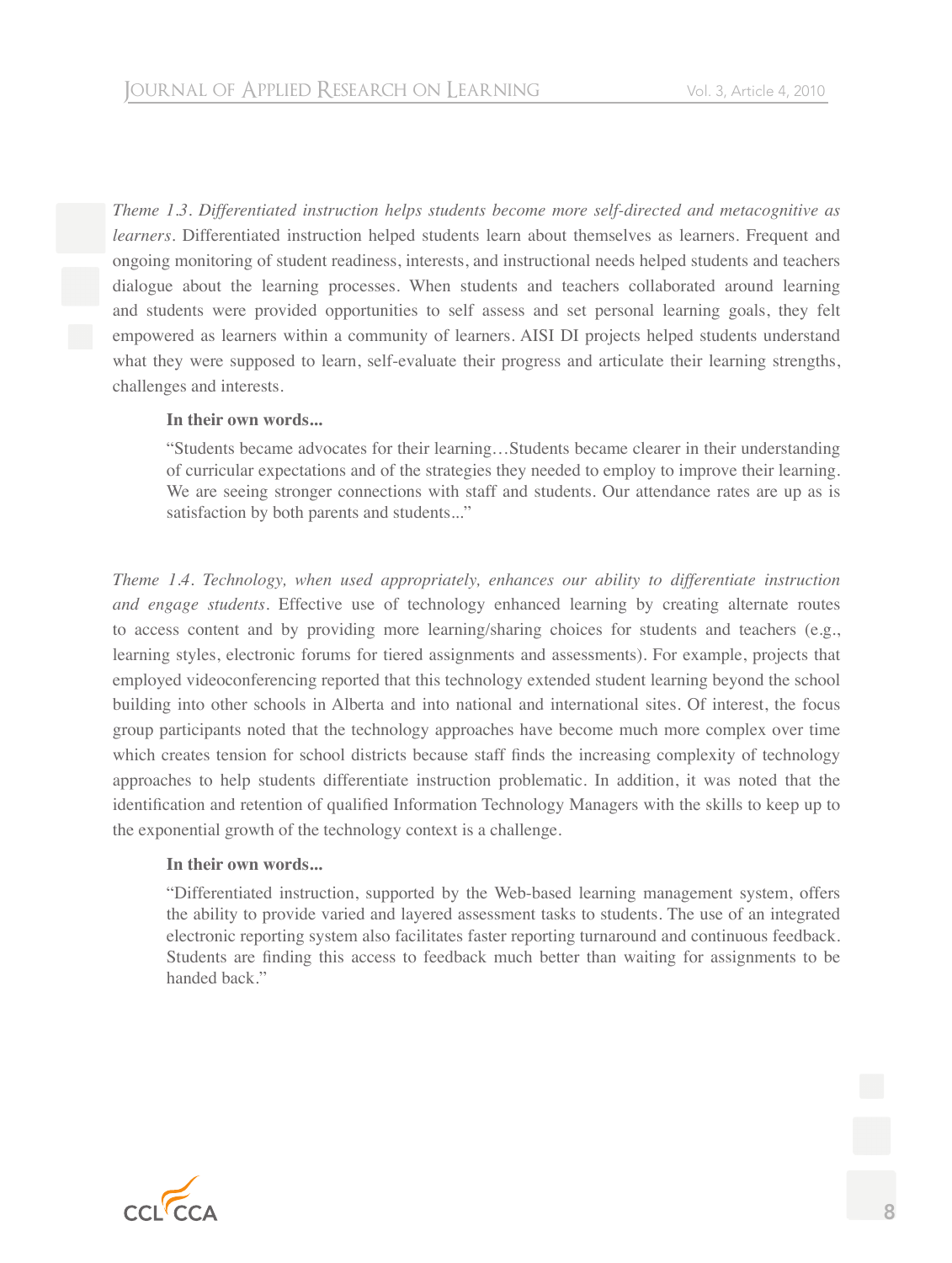*Theme 1.5. Differentiated instructional practices enhance our ability to reach all learners*. As reported by AISI projects, strategies used to differentiate learning tasks and assessment activities for special needs groups (e.g., ESL, gifted students, students at risk), were also effective within the general student population across grade levels and curriculum areas. Despite a broad range of target groups, the application of differentiated instruction guided by diagnostic and/or assessment for learning data consistently yielded positive results.

### **In their own words…**

"The power of the project was that, even though our focus was the targeted group, the garnered learnings by the teachers were then applied to many other children."

*Theme 1.6. Students who are more at risk or have higher needs receive more benefits from differentiated (targeted) and intensive support*. AISI projects noted that students at risk or with special learning needs experienced the greatest gains through small group or one-to-one interventions. Differentiation for learners at risk or with higher needs involved responsive instruction that allowed for increased intensity (more instructional time) and explicit instruction of student learning targets. Projects emphasized that a supportive, caring community was very important to the success of struggling learners. For example, ESL students, struggling readers, and students who had not been successful in the past were identified as benefiting from trusting interpersonal relationships with teachers, teaching assistants, counsellors and/or other school professionals. Similarly, collaboration in the development of Individualized Program Plan (IPP) goals, with input from the student, parent, administration, counsellor and subject teachers, facilitated relationship building.

#### **In their own words…**

"Success can be attributed to one-on-one instruction, carefully selected resources, effective programming and strong tutorial staff; limiting the number of students allowed into the program also made the intervention more achievable. These intervention programs have become very much sought after by teachers and parents."

# **2. Effective project supports**

*Theme 2.1. Enhanced student learning starts with purposeful, high quality professional development*. Comprehensive and multifaceted professional development, focused on the individual AISI project's goals, was a key determinate to the success of educational innovations. The projects reviewed employed a variety of professional development (PD) program(s) or a blend of site-based collaborative learning activities that included learning communities, coaching, mentoring, study groups, and inservice activities (e.g., workshops and consultants). Of specific interest to this study were projects that noted the importance of site-based support that moved professional learning opportunities into the classrooms through coaching, team teaching and classroom observation. Projects stated that this job

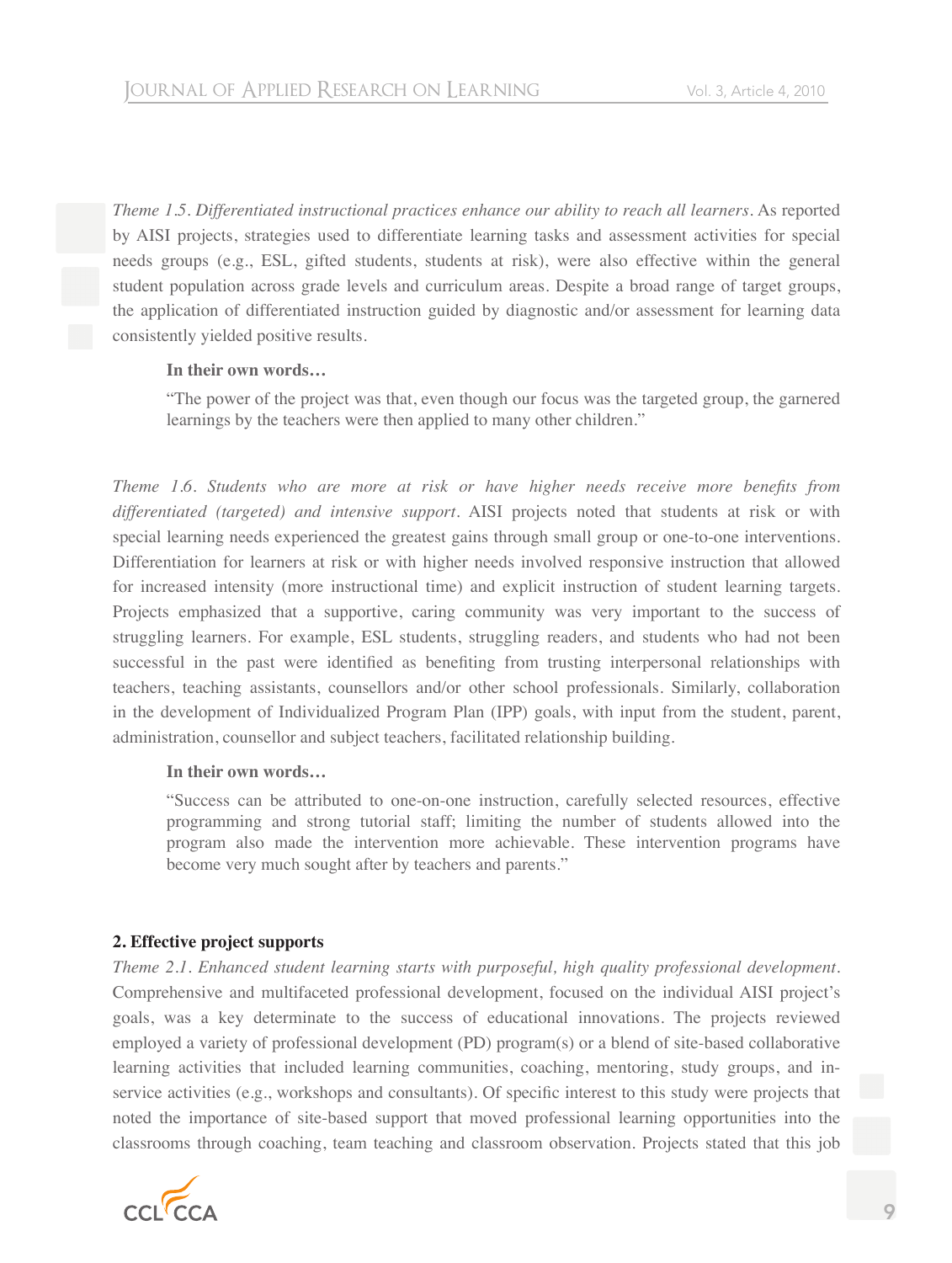embedded support, provided by site-based experts, was essential to their success in creating a shared culture of DI.

*Theme 2.2. Effective AISI project management supports the efforts of schools in creating differentiated learning environments for teachers and students*. The infrastructure of AISI projects (both in terms of human capital and physical resources) continually evolved across the three year cycle of an AISI project. Many sample projects balanced district level directives with flexibility at the site level. In these cases, schools had the advantage of district provided professional learning support, but the latitude to apply that support in ways that best met the needs of their students and staff. The majority of projects reviewed emphasized the importance of a common language and clear communication (at all levels) around the goals of the initiative, for example between district and schools, between AISI personnel and administrators, between administrators and staff.

Focus group participants defined leadership as fluid and multifaceted throughout the life cycle of an AISI project. For example, AISI lead teacher(s) and coordinators, (i.e. more informal school leadership positions), were identified as holding the critical leadership role(s) in the DI project's success during start up and implementation of the initiative. However, school principals and district level administration, (i.e. more formal leadership positions), were identified as particularly critical to sustaining an AISI project across cycles through their nested role in the budgeting and resource allocation process, and in their role around sustainable education planning and envisioning and supporting change.

#### **In their own words…**

"Teachers assigned as on-site leads became recognized as part of the leadership teams due to their work across all departments. Some have now moved on to administrative positions… There is a wonderful culture of learning among students and staff as well as a community of trusting relationships and collaborative sharing of best practices and resources."

*Theme 2.3. Student learning is a collective responsibility that requires clear communication among stakeholders*. The sample of AISI projects under review recognized that learning and pedagogical engagement was the collective responsibility of teachers, parents/guardians, the school/district and the student as an individual. Support was extended by partnerships with community agencies, as needed. In one particular example a steering committee of aboriginal elders from within the community was formed alongside the existing parent council and school leadership team as a means to inform and guide the AISI initiative as it progressed across the cycle. An effective strategy for student success was clear, positive and supportive communication among stakeholders in the students' learning. Meaningful parental involvement, ranging from telephone calls to volunteering for school activities, was an essential part of the educational network desired by many teachers (see Appendix B). This broader reconceptualization of the school community's involvement in innovative educational practices

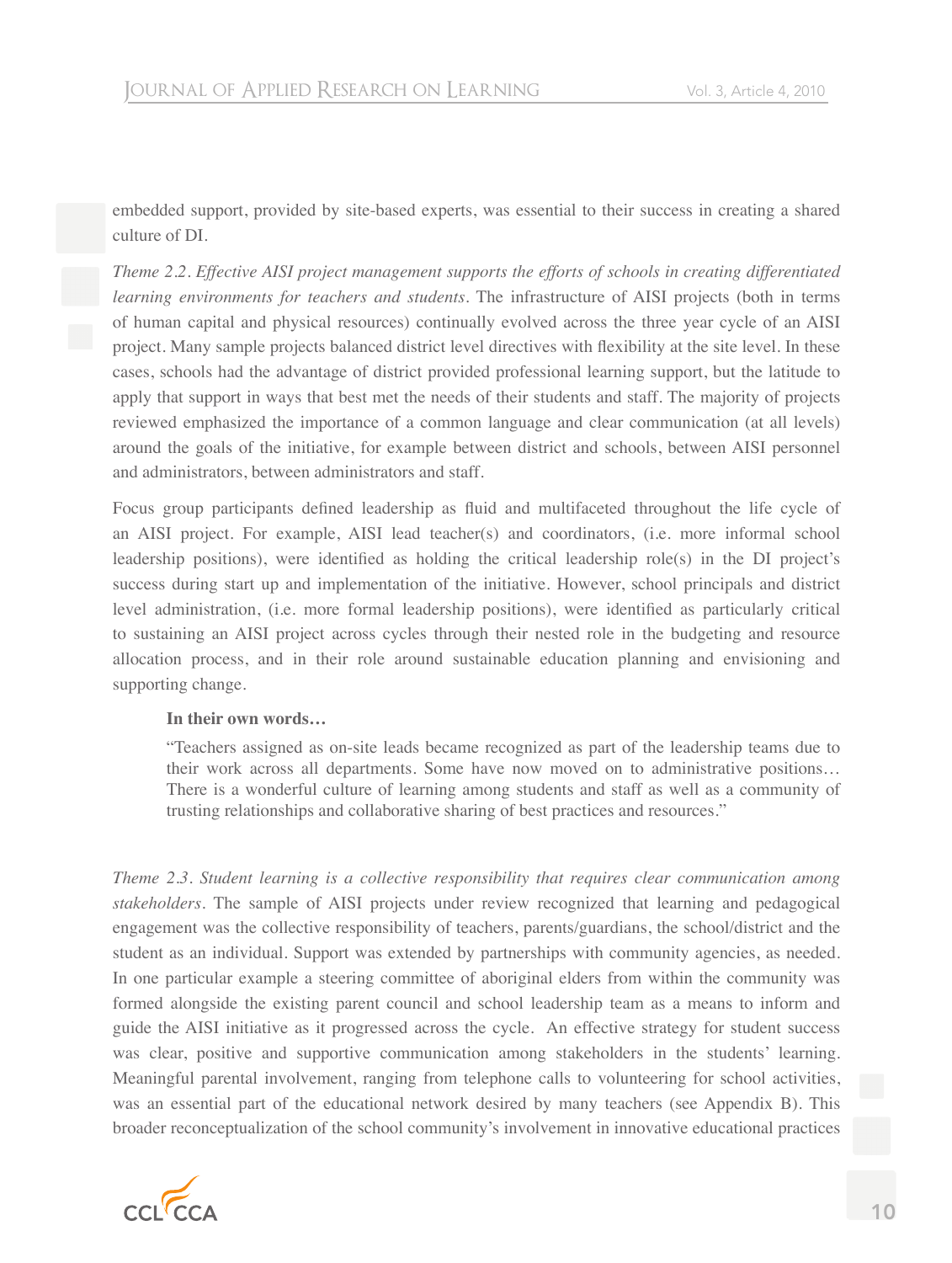came about as the various education stakeholders refined their focus (and requisite accountability) on a compelling (and locally significant) site-based research project.

#### **In their own words…**

"Parents, teachers and students worked together to ensure that each student was accountable for his or her actions and learning. This increased communication between school and home led to increased student productivity and success as well as parent satisfaction."

*Theme 2.4. Staff expertise, leadership, commitment, and continuity increase the likelihood of AISI project success*. The importance of consistency in staffing cannot be underestimated. The majority of projects in the sample stated that staff turnover and/or lack of staff engagement were barriers to the success of their project(s). The momentum and efficiency of a project were hindered when knowledgeable staff members departed and new staff members were initiated into the culture and practices of the AISI project. Some projects noted that, with persistence and patience, new staff and, in some cases, existing but sceptical staff became AISI project supporters.

#### **In their own words…**

"New teachers were parachuted into projects without the critical background and knowledge building that had occurred in the first two years of this cycle. One small school, for example, had 11 new staff members in year three."

*Theme 2.5. Embedding differentiated practices into student learning takes time, even when excellent teacher learning is taking place*. The projects reviewed continued to wrestle with what was articulated as the "implementation gap". While effective strategies to support differentiation were learned/adopted and their potential benefits appreciated, finding the time and resources to make these an ongoing and integral characteristic of classrooms continued to be a challenge. The specific challenges oriented around time included finding the time to plan and implement instructional strategies, collaborate with colleagues, and gather and synthesize meaning from the research data. One observation also regarded the processes of change as complex and requiring a significant paradigm shift that is often gradual and time-consuming. Projects continued to negotiate the challenges related to determining the types of measures and data needed that would best inform the AISI project as it moved through a site-based research cycle. Data was required to assess project effectiveness, but reporting requirements were articulated as "just one more thing on teachers' plates".

# **Applied Learning and Knowledge Mobilization: What Really Worked?**

Focus group participants were asked what advice and lessons learned around effective practice they could offer to key decision makers (e.g. teachers, principals, government leaders, faculties of education) engaged in differentiated instruction initiatives. Building leadership capacity by securing and retaining interested

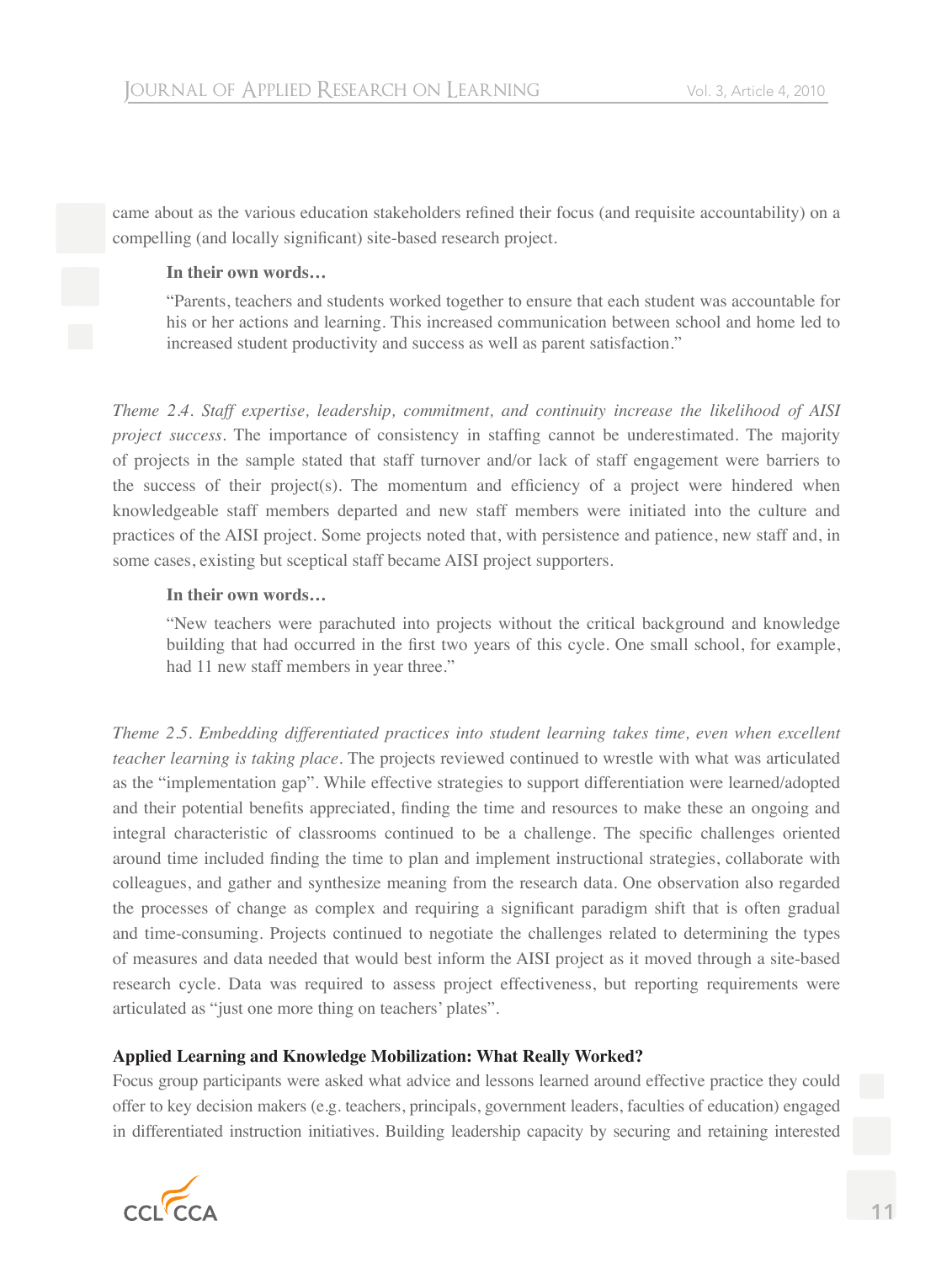and committed educators and by providing meaningful professional learning opportunities was identified as an essential component to supporting the implementation and advancement of DI projects.

Similarly, engaging in collaborative efforts with one another was seen as facilitating the implementation of consistent practices within and across classrooms and supported the development of resources to help implement differentiated instruction. It was noted that professional dialogue around assessment tools and practices increased throughout the cycle, with a focus on how these tools could be used to inform learning, identify student need, and better assess student progress. Focus group participants also acknowledged the importance of offering student-centred learning opportunities and indicated that providing students with the appropriate level of challenge and support to help them reach learning goals empowered students to take responsibility for their learning. Many projects noted that the implementation of a Web-based learning management system was a change agent for many classroom, school and district practices regarding assessment and differentiation. Adequate resources, in the form of funding, optimal physical environments, materials and technology was seen as critical in providing the opportunity for educators to effectively meet the diverse needs of their students. Finally, the focus group participants underscored the point that understanding and learning to differentiate takes time and training. Mentoring, coaching, team teaching, and team planning provided opportunities for educators to share knowledge and expertise and to grow professionally.

In summary, the reviewed projects incorporated and built on key learnings from previous AISI cycles. All DI projects reviewed reflected a growing use of collaborative professional learning opportunities and lead teacher models or classroom coaching approaches. Many projects mentioned the importance of technology for differentiating instruction and engaging students in learning. Projects also reflected a maturation of the coordination and implementation of AISI funding and AISI project management. Taken together, many of these elements formed the foundation of effective differentiated learning environments.

# **DISCUSSION**

*Change has a considerable psychological impact on the human mind. To the fearful, it is threatening because it means that things may get worse. To the hopeful, it is encouraging because things may get better. To the confident, it is inspiring because the challenge exists to make things better.* 

 $\sim$  King Whitney Jr.

Change has been characterized as a process (Fullan, 1991) that is dynamic, complex and ongoing (Fullan, 1993). Change is hard work and takes considerable time, consideration, and attention. The provincial research synthesis yielded several lessons related to the impact of implementing

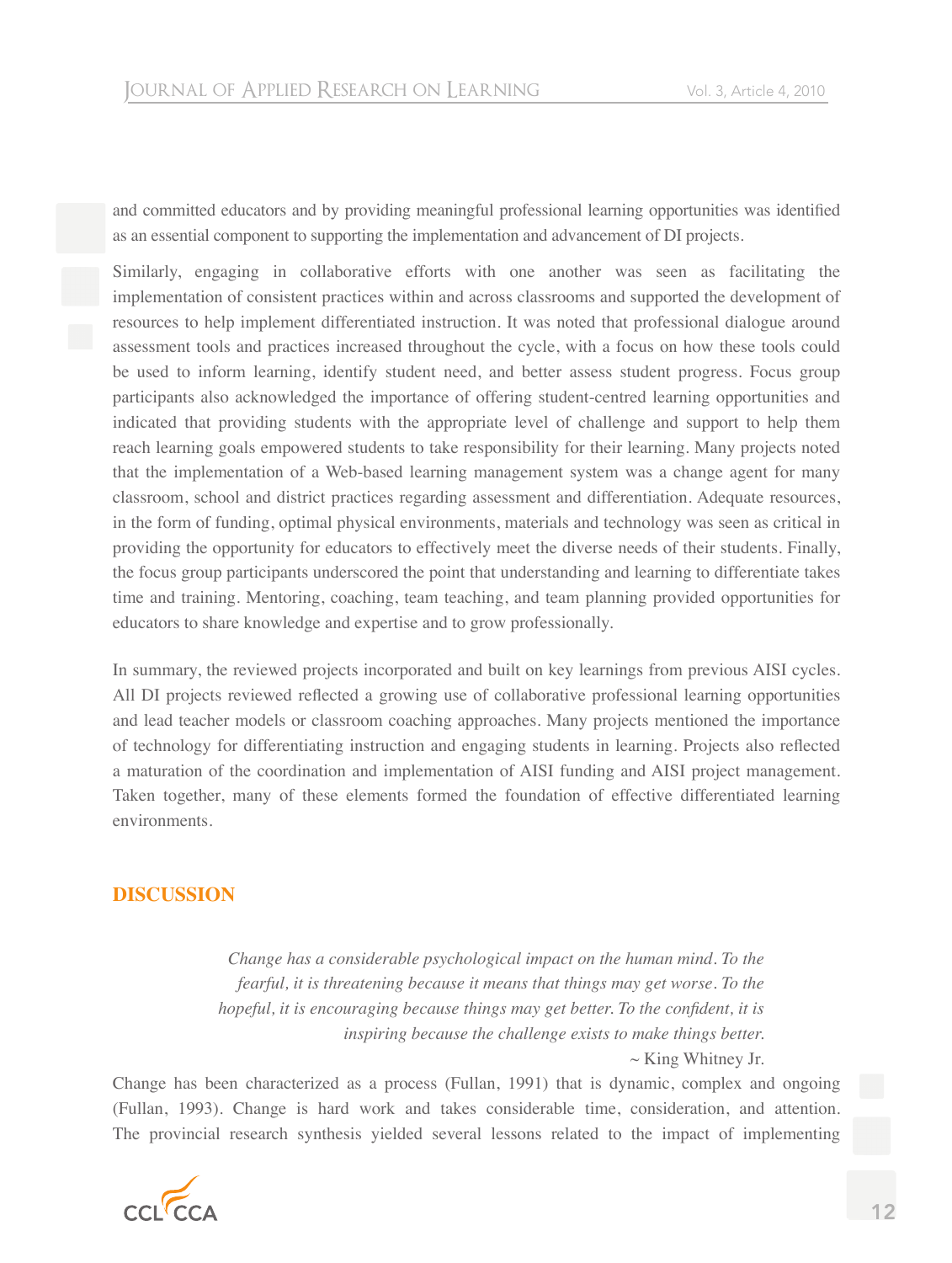differentiated instruction in high-diversity classrooms. The findings from this review suggest that differentiated instruction clearly has the potential to create environments that maximize learning and the potential for success for *all* students, regardless of skill level or background. Rising to the challenge of school improvement that provides the best learning opportunities for all children across Alberta's Kindergarten to Grade 12 schools requires a recognition that differentiation requires time, professional growth, intentional planning and long-term commitment on the part of educators, school districts, government and wider school communities. Meeting the needs of students from a diverse range of experiential, cultural and ability backgrounds requires collaboration among school professionals, students and families. Collaborative instructional and organizational models, differentiated curricular strategies and student-centred responsive teaching are recommended practices that translate into improved achievement for students.

Despite the diversity and variance of data gathering methods and measures represented by the 25 AISI projects under review for this paper, there was a high degree of consistency of themes and issues. The research team believes it is significant that findings from the analysis of the written AISI project annual reports, and from the data collected during the focus group and telephone interviews, are also confirmed to a large extent by the research literature on school improvement initiatives (see reviews in Hargreaves & Fink, 2006; Hopkins, 1998; Osterman & Kottkamp, 2004) and on Differentiated Instruction (see reviews in Chapman & King, 2005 and Tomlinson, *et al*., 2003). Such consistency is encouraging, not only in that it points to a high degree of trustworthiness and integrity of the findings, but also because it suggests that there are some common strategies that can, with sustained school improvement efforts and growing wisdom, shape schools into positive teaching and learning environments for all.

As is often the case with exploratory research, new issues have emerged that might be addressed in future research. For example, this research review touched upon considerations as to how leadership is being (re)interpreted both formally and informally, in site-based research projects, as well as what it takes to sustain school improvement projects over time and throughout cultural shifts within a school district. It appears that broadening our interpretation of leadership at different stages of an AISI project's evolution is an essential condition to innovative approaches to school improvement. At times, leadership was found to be in the hands of the students, teacher leaders, and/or AISI coordinators. At other critical stages in the AISI project's life cycle, sustainability, direction and growth came from the more formal leadership positions of principal and/or district level administrator. A shared and distributed notion of leadership that is increasingly pointed to as instrumental to changing school cultures and improving student learning (McRae & Parsons, 2007) was found to be evident in the majority of the AISI projects reviewed in this study.

Finally, improved student learning, as identified by both qualitative and quantitative measures, suggests that Alberta is succeeding in focusing its school improvement efforts on practices and policies that

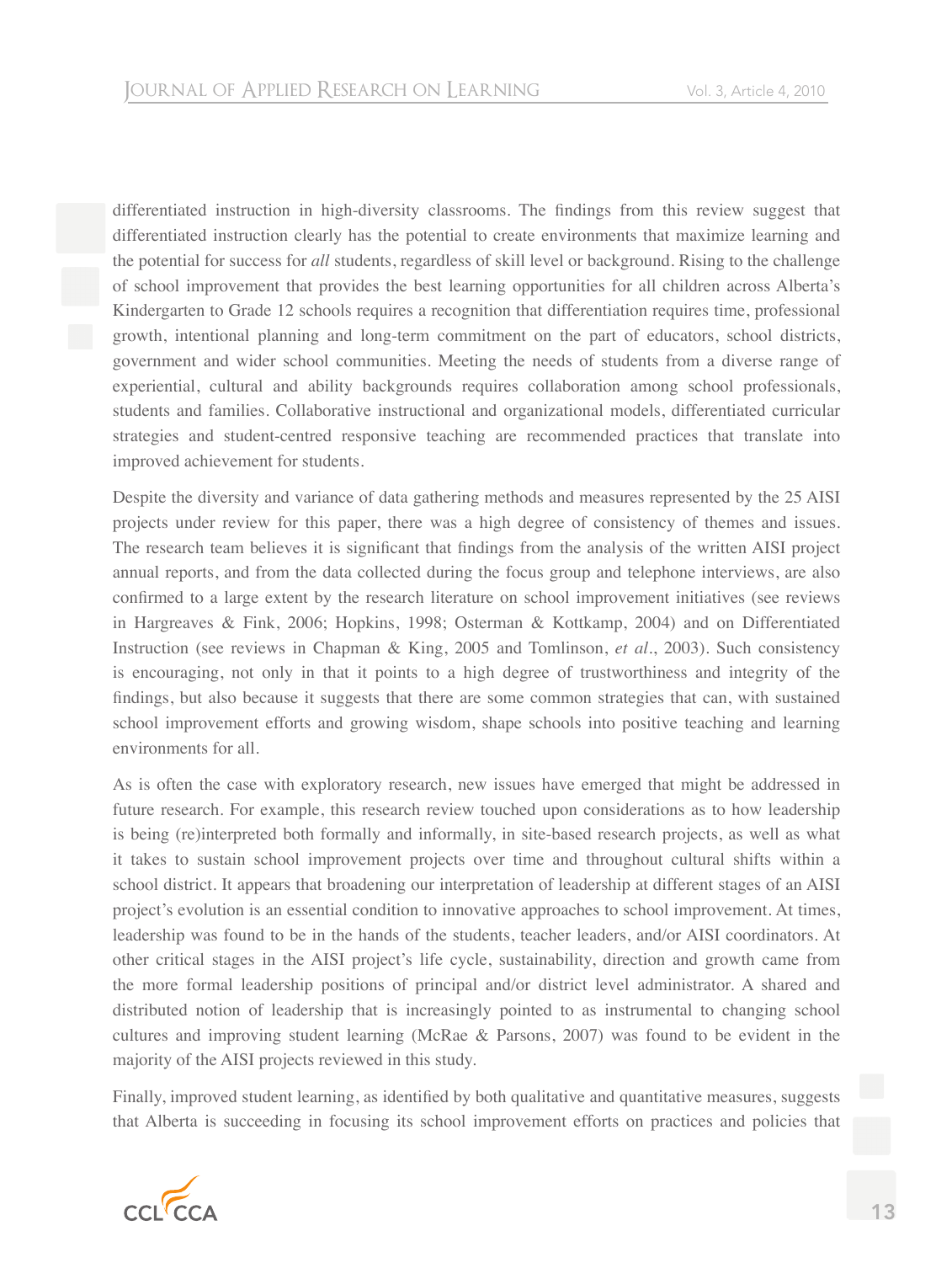directly and intentionally impact student learning. Overall, it is clear from our reconciliation of the annual project reports, focus group activity, and contemporary research findings around school improvement (Fullan, 2005; Hargreaves, & Fink, 2006; Hargreaves & Shirley, 2009; Sackney, 2007) that the Alberta Initiative for School Improvement (AISI) is, and has, positively contributed to supporting the learning of thousands of Alberta students, teachers, school communities and education partners. It is our belief that this complex provincial initiative's long-term success lies in the ability of teacher researchers and local school communities to determine their own unique site-based research interests, thus leading to collective action and a multiplicity of empowering, collaborative, innovative, accountable and creative ways to improve student learning.

AISI represents a broad collaborative partnership of education stakeholders (i.e., Faculties of Education, Government, Teachers' Association, School Superintendents, Parent Association, School Board Trustees, and School Board Business Officials); a collective that has committed to achieving a common goal: improved student learning and performance through locally developed and implemented projects that address unique educational needs and circumstances. Other jurisdictions and school authorities can learn from the experiences of this province-wide initiative, as large-scale school improvement initiatives become more prevalent where provinces (states), school districts and schools work toward improving student learning and empowering educators through site-based research projects.

# **ACKNOWLEDGEMENTS**

The authors would like to thank the educators who documented their experiences in the AISI Annual Reports, and those who participated in the focus groups and telephone interviews, for you are the complex voices of AISI as enacted in the Alberta school system. We also gratefully acknowledge Alberta Education, and the School Improvement Branch in particular, of the government of Alberta for provided funding for this research review. Specifically, from within the School Improvement Branch we thank Dr. Dianna Millard and Dr. Alfred Sakyi for their ongoing support and interest in this project. We also acknowledge our research assistant, Holly Stack-Cutler, for her contribution to data gathering and analysis throughout this endeavour.

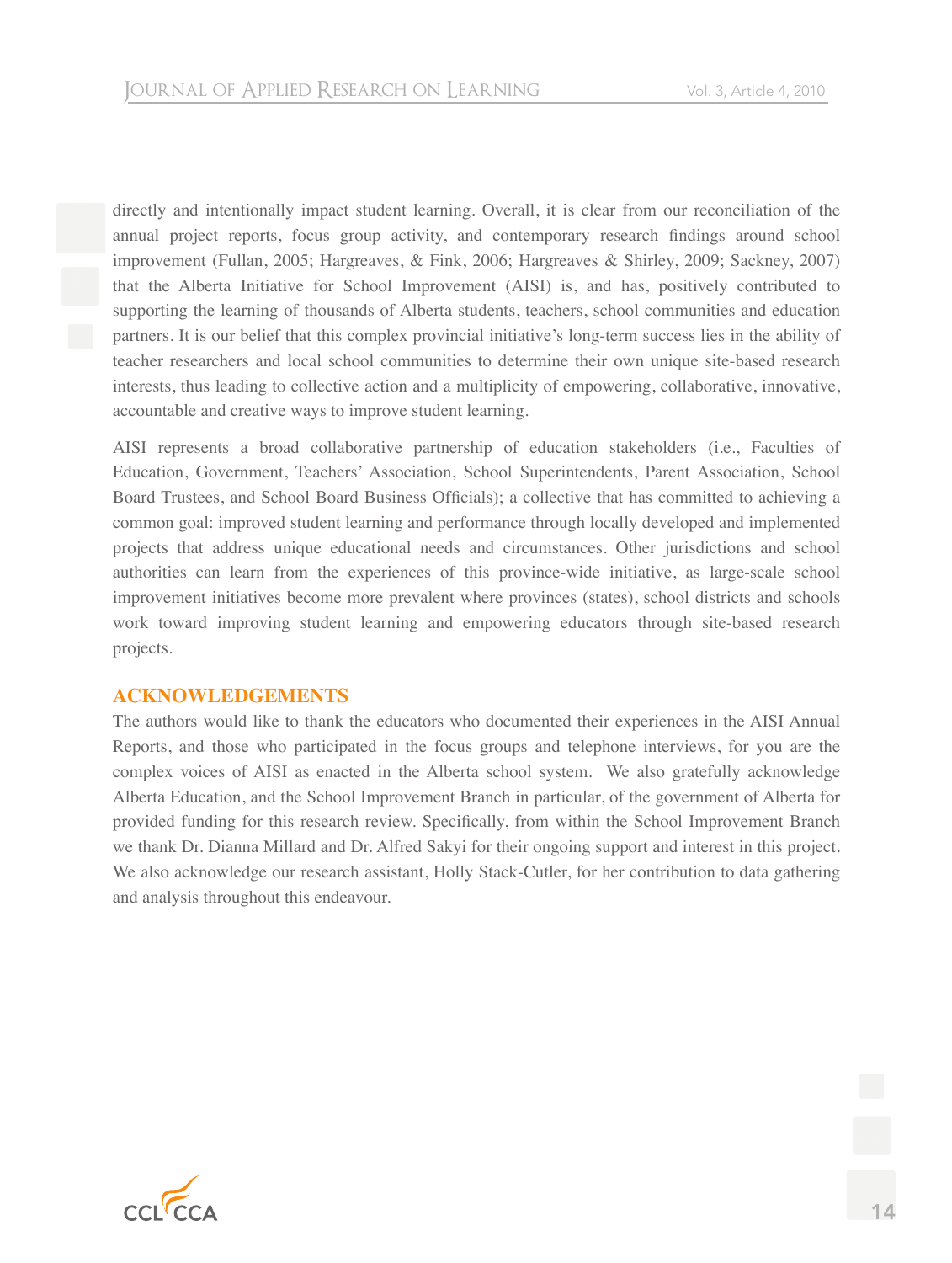#### ........Authors' notes ...................................................................................................................

- 1 An effect size expresses the increase or decrease in standard deviation.
- 2 Effect size calculation: All data on student learning, both baseline and results, were converted to a common scale (e.g., standard score) that permits comparison of improvement, regardless of the type of measure school authorities used. An effect size of 1.0 indicates an increase of one standard deviation, typically associated with advancing children's achievement by one year, improving the rate of learning by 50% or a correlation between some variable and achievement of approximately 0.50 (Hattie, 1992, pp. 5-6).
- ........ References .............................................................................................................
- Alberta Education. (2009). *Inspiring education: A dialogue with Albertans. Edmonton*, AB: Alberta Education. Retrieved on May 21, 2009 from http://www.inspiringeducation.alberta.ca/
- Alberta Education. (2008). *AISI Cycle 4 Handbook (2009-2012).* Edmonton, AB: Alberta Education. Retrieved on June 4, 2009 from http://education.alberta.ca/admin/aisi/about/gandp.aspx
- Alberta Education. (2007). *Improving student learning: Summary report for Cycle 2 (2003-2006).* Edmonton, AB: Alberta Education. Retrieved on April 15, 2008 from http://education.alberta.ca/aisi
- Alberta Education (2003). Alberta's Commission on Learning. Every child learns, every child succeeds: Report and recommendations. Available on line at http://education.alberta.ca/media/413413/commissionreport.pdf
- Chapman, C., & King, R. (2005). 11 Practical ways to guide teachers toward differentiation (and an evaluation tool). *Journal of Staff Development, 26* (4), 20-25.
- Dodge, J. (2005). *Differentiation in action: Grades 4 & up*. New York, NY: Scholastic.
- Drapeau, P. (2004). *Differentiated instruction: Making it work*. New York, NY: Scholastic.
- Fullan, M. (1991). *The new meaning of educational change*. New York: Teachers College Press.
- Fullan, M. (1993). *Change forces: Probing the depths of educational reform*. Bristol, PA: Falmer Press.
- Fullan, M. (2005). *Leadership and sustainability: Systems thinkers in action* Thousand Oaks, CA: Corwin.
- Hall, T. (2002). *Differentiated instruction*. Wakefield, MA: National Center on Accessing the General Curriculum. Retrieved March 19, 2007 from http://www.cast.org/publications/ncac/ncac\_diffinstruc.html
- Hargreaves, A. & Fink, D. (2006). *Sustainable leadership*. San Francisco, CA: Jossey-Bass.
- Hargreaves, A. & Shirley, D. (2009). *The fourth way: The inspiring future for educational change*. Thousand Oaks, CA: Corwin Press
- Hattie, J. (1992). Measuring the effects of schooling. *Australian Journal of Education*, 36, 5-13.
- Heacox, D. (2002). *Differentiating instruction in the regular classroom: How to reach and teach all learners*. Minneapolis, MN: Free Spirit Publishing.
- Hopkins, D. (1998). Tensions in and prospects for school improvement. In A. Hargreaves, A. Lieberman, M. Fullan & D. Hopkins (Eds.). *International Handbook of Education Change*. Dordrecht, NL: Kluwer Academic Publishers, pp. 1035–1055.
- McRae P. (2009, March). *The importance of diversity in a complex education system*. Keynote address for the annual College of Alberta School Superintendents (CASS) and Alberta Education (AE) Curriculum Conference, Red Deer, AB.
- McRae, P., & Parsons, J. (2007). Systemic school improvement: Key findings from six years with the Alberta initiative for school *improvement. Canadian* Society for Studies in Education (CSSE). Research roundtable with CATE; Saskatoon, SK.
- Osterman, K. F., & Kottkamp, R.B. (2004). *Reflective practice for educators: Professional development to improve student learning* (2nd Ed.). Thousand Oaks, CA: Corwin.

Patton, M. (1990). Qualitative evaluation and research methods. Newbury Park: Sage Publishing

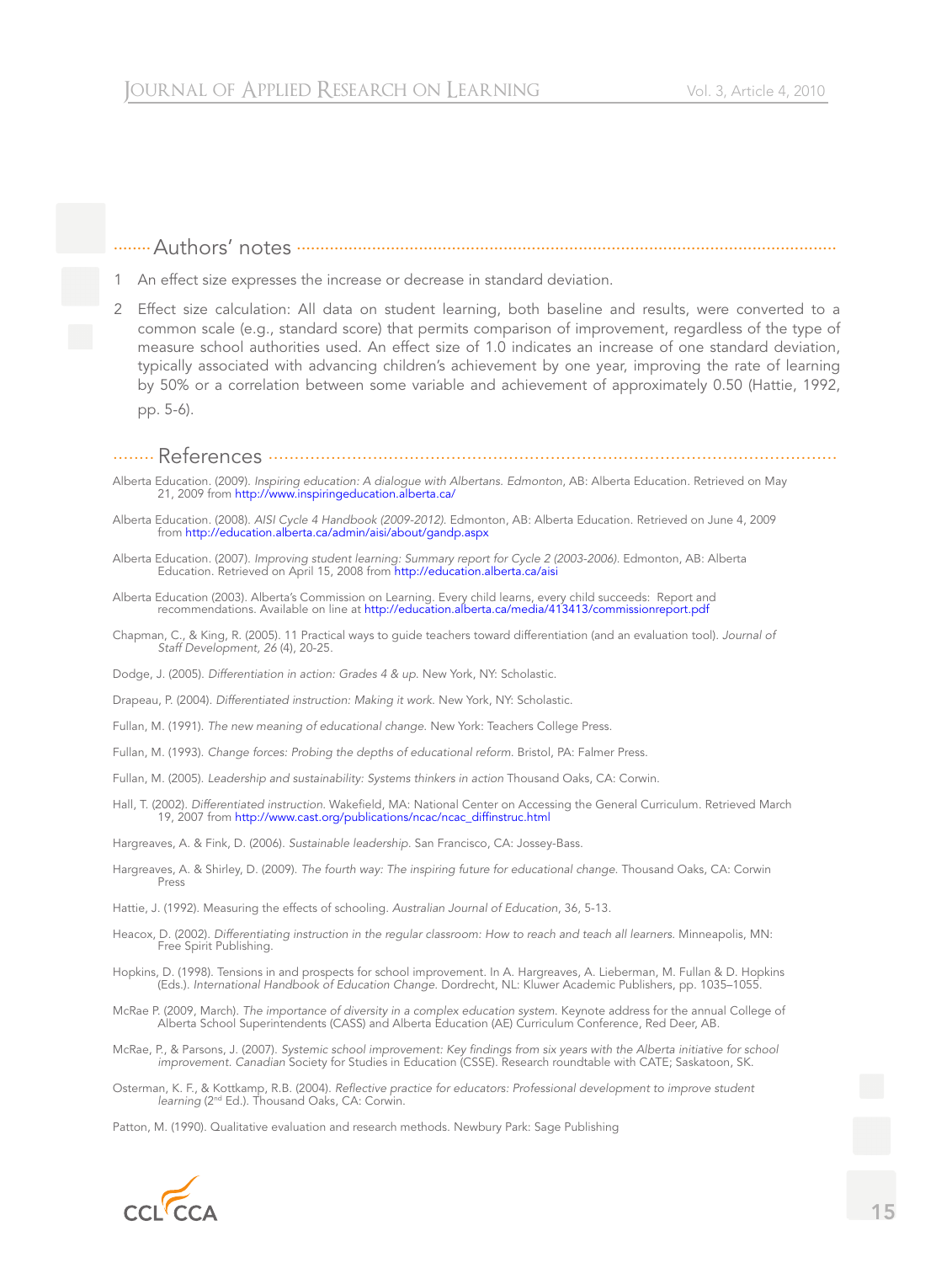Sackney, L. (2007). History of the school effectiveness and improvement movement in Canada over the past 25 years. In T. Townsend (Ed.), *Handbook of school effectiveness and improvement*. Dordrecht, The Netherlands: Springer.

Tomlinson, C.A. (2001). How to Differentiate Instruction in Mixed Ability Classrooms (2<sup>nd</sup> Edition). Alexandria, VA: Association for Supervision and Curriculum Development.

Tomlinson, C.A., & Allan, S. D. (2000). *Leadership for differentiating schools and classrooms*. Alexandria, VA: Association for Supervision and Curriculum Development

Tomlinson, C., Brighton, C., Hartberg, H., Callahan, C., Moon, T., Brimijoin, K, Conover, L, & Reynolds, T. (2003). Differentiating Instruction in response to student readiness, interest and learning profile in academically diverse classrooms: A review of literature. *Journal for the education of the gifted, 27*, 23, 119-145.

Tomlinson, C.A. and McTighe, J. (2006). *Integrating Differentiated Instruction and Understanding by Design*. Alexandria, VA: Association for Supervision and Curriculum Development.

........Appendix A: Differentiated Instruction Activities .........................................

Figure 2 illustrates the DI strategies most often used in AISI projects, according to focus group participant responses. Note that the titles for instructional strategies listed below were drawn directly from AISI annual reports and reflect the terminology used within project descriptions.

#### *Figure 2*. DI Instructional Strategies



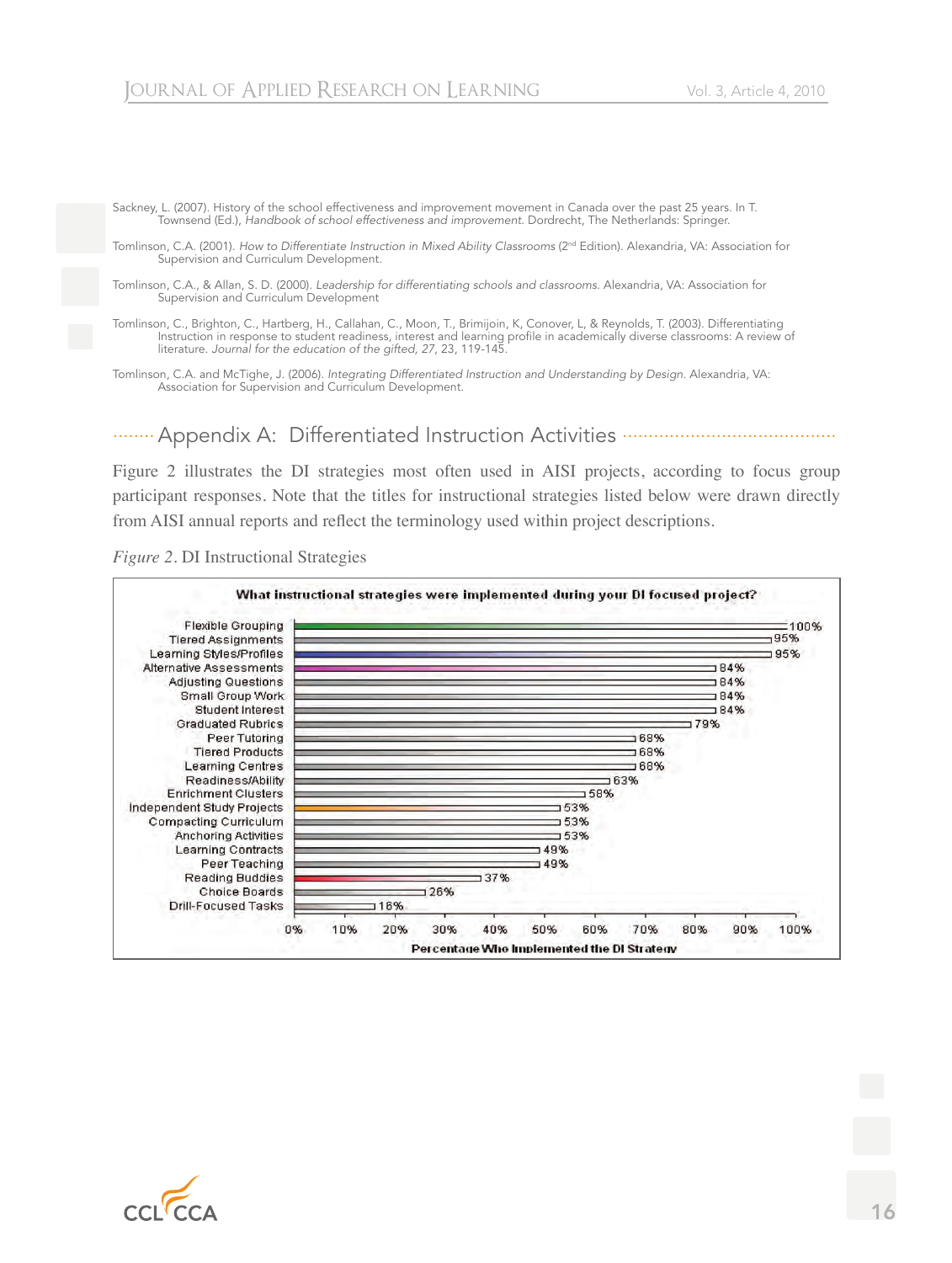

#### *Figure 3*. Top Five Strategies for Differentiating Instruction

The majority of participants identified flexible grouping as the most effective strategy used. Learning styles was cited as the next most effective strategy, followed by alternative assessments. Interestingly, reading buddies was identified as the fourth most effective DI strategy, yet only 37% of the AISI projects reviewed employed this approach.

# ........Appendix B: Strategies for Parental Involvement .........................................

During the focus group, participants were asked which strategies they implemented in an attempt to further involve parents in their AISI DI project(s). The following graphs illustrate participant responses (Figure 4 and Figure 5).

*Figure 4*. Strategies Supporting Parental Involvement

Figure 4